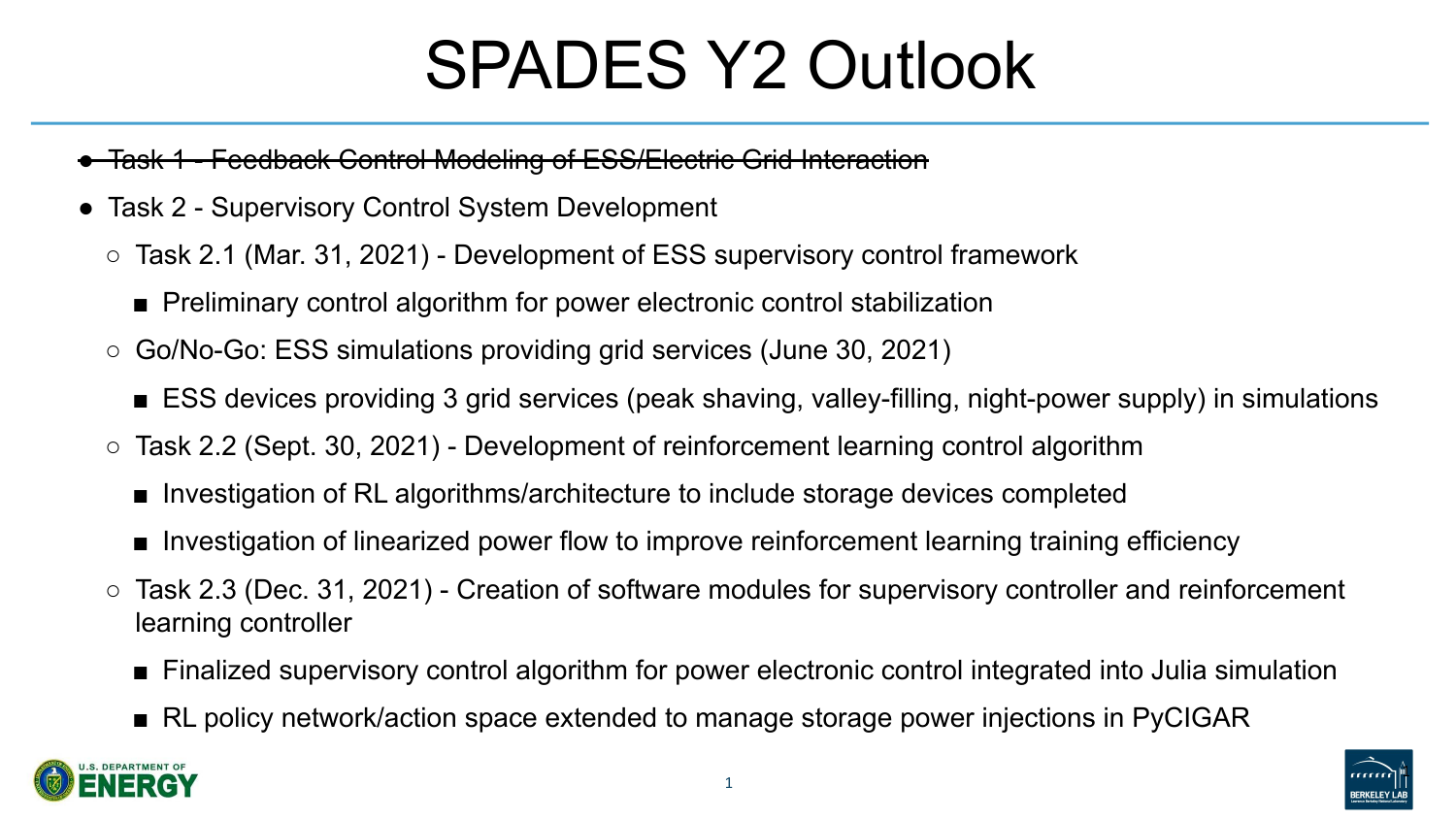# SPADES Y2 Outlook



- Task 3 Hardware-In-the-Loop Experiment and Red Team Attack
	- $\circ$  Task 3.2 (Dec. 31, 2021) Development of software module to house attack algorithms
		- Red team software module capable of interacting PyCIGAR framework completed, populated with preliminary attack algorithm, and tested
	- $\circ$  Task 3.3 (Sept. 30, 2022) Hardware in loop tests and Red Team attack experiment
		- Will assess capabilities of FlexGRID to support red team experiment after architecture for Task 3.2 is determined
- Task 4 Open Modeling Framework (OMF) Integration
	- Task 4.2 (Dec. 31, 2022) Integrate reinforcement learning ESS control algorithm into OMF
		- Initial extension of CyberInverter OMF capabilities to support addition of storage devices already underway (Alpha version of ESS controls implementing use cases - 02/28/2020)



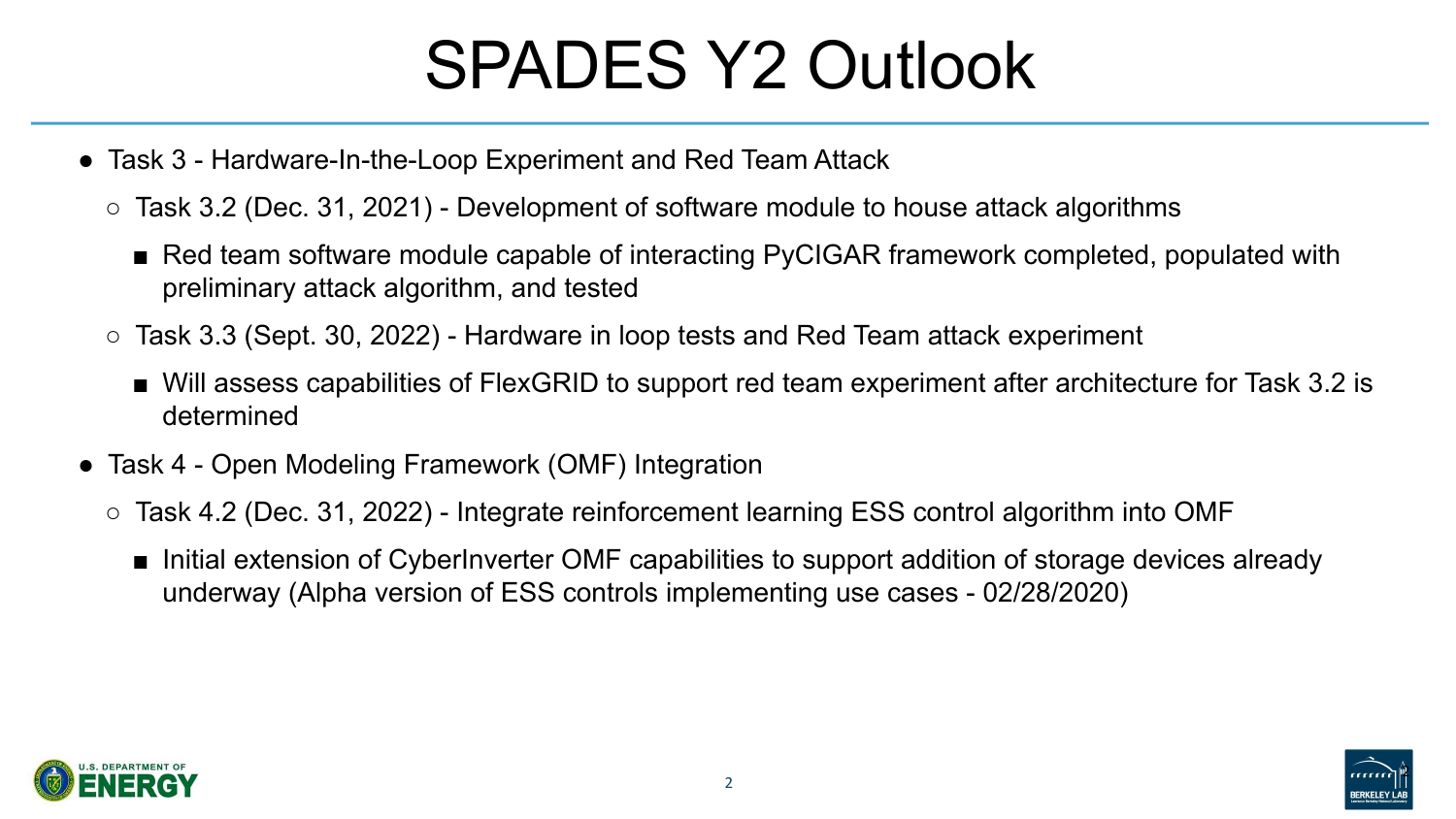### Questions/Discussion